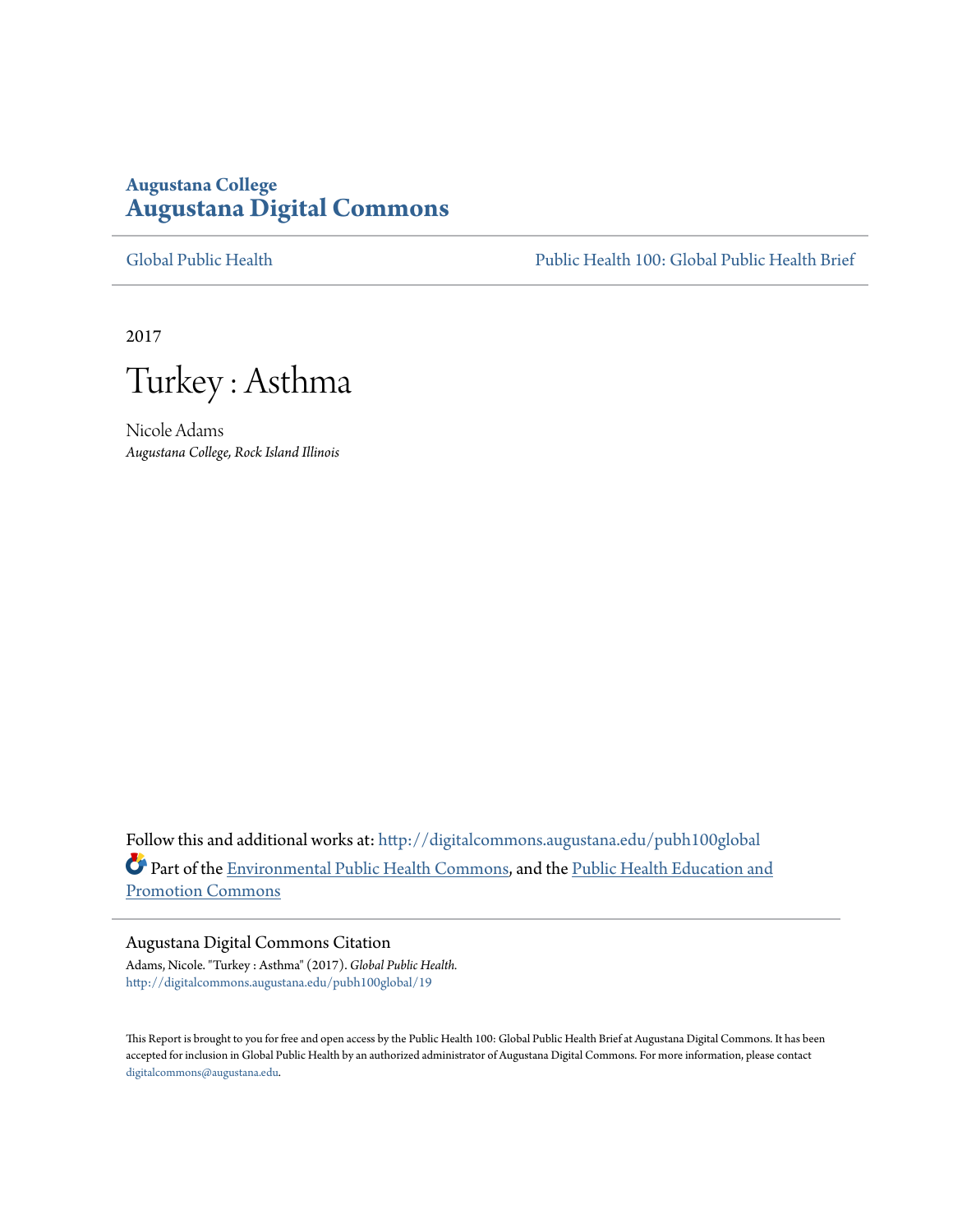#### **Introduction**

The country of Turkey is located in the Middle-East, and it is surrounded by two significant bodies of water; the Black Sea and the Mediterranean Sea. Turkey has a population of about 79.5 million people (Turkey country profile, 2017), and approximately 72.5% of their population is made of Turks while the second most abundant group at 12.7% are the Kurds (Findley, 2016). Their official language is Turkish with Kurdish as their second most spoken language. The dominant religion that is practiced in Turkey is Islam. As of April 2017, the electorate of Turkey voted to change their government to a presidential system (Turkey country, 2017). A few struggles of that have affected Turkey internally are the relationships between the Turks and the Kurds. Turkey and the Kurd's started fighting in 2015; this was after a ceasefire ended and it took hundreds of lives (Turkey v Syria's Kurds v Islamic State, 2016).

#### Basic Information

One major public health-related problem that is and has been happening in Turkey is some asthma cases. Asthma is a chronic disease in which a person's airways can become tightened, or they may swell which causes difficulty breathing. This condition can be identified by symptoms like shortness of breath, coughing, and wheezing. There currently is no cure for asthma, but constant monitoring and a proper treatment plan can lessen the symptoms (Asthma, AAAAI, n.d.).

## Epidemiology

Asthma is a health issue that can and has affected many different people, but it is more prevalent in specific groups of people. Sometimes, people whose family member have had or have asthma are more likely to develop it than someone who does not have a family history of it (Asthma, AAAAI, n.d.). Girls are more likely than boys to be affected by air pollutants (Kara, 2012, 6463) of which can cause children to develop asthma. Children living in areas with higher ozone concentrations are also more likely to have lung impairment issues (Kara, 2012, 6455), this would include asthma.

## **Overview**

When thinking of lung-related health issues, it is essential to look at air pollution and to see the amount and type of air pollution that can be directly related to the number of asthma cases. The most significant air pollution issue looked at is  $PM_{10}$ , or particulate matter, which measures the number of particles in the air and  $SO_2$  which can be a toxic gas when it is abundant and is formed when sulfur is burned off in coal. In Eskişehir city, an intermediately sized urban city, fossil fuel consumption is one of their most significant contributors to air pollution. Adding to that, about 50% of residents use coal in the winter to heat their homes (Altuğ, 2013,



6456). The use of coal in homes not only causes more PM's to be released into the environment, but they can also stay suspended in the air inside of people's homes. To see how air pollution has been viewed, the figure to the left (Kara, *Ambient air quality and asthma cases in Niğde, Turkey* (2012), Figure 4.) shows how many days they have gone with  $SO<sub>2</sub>$  and